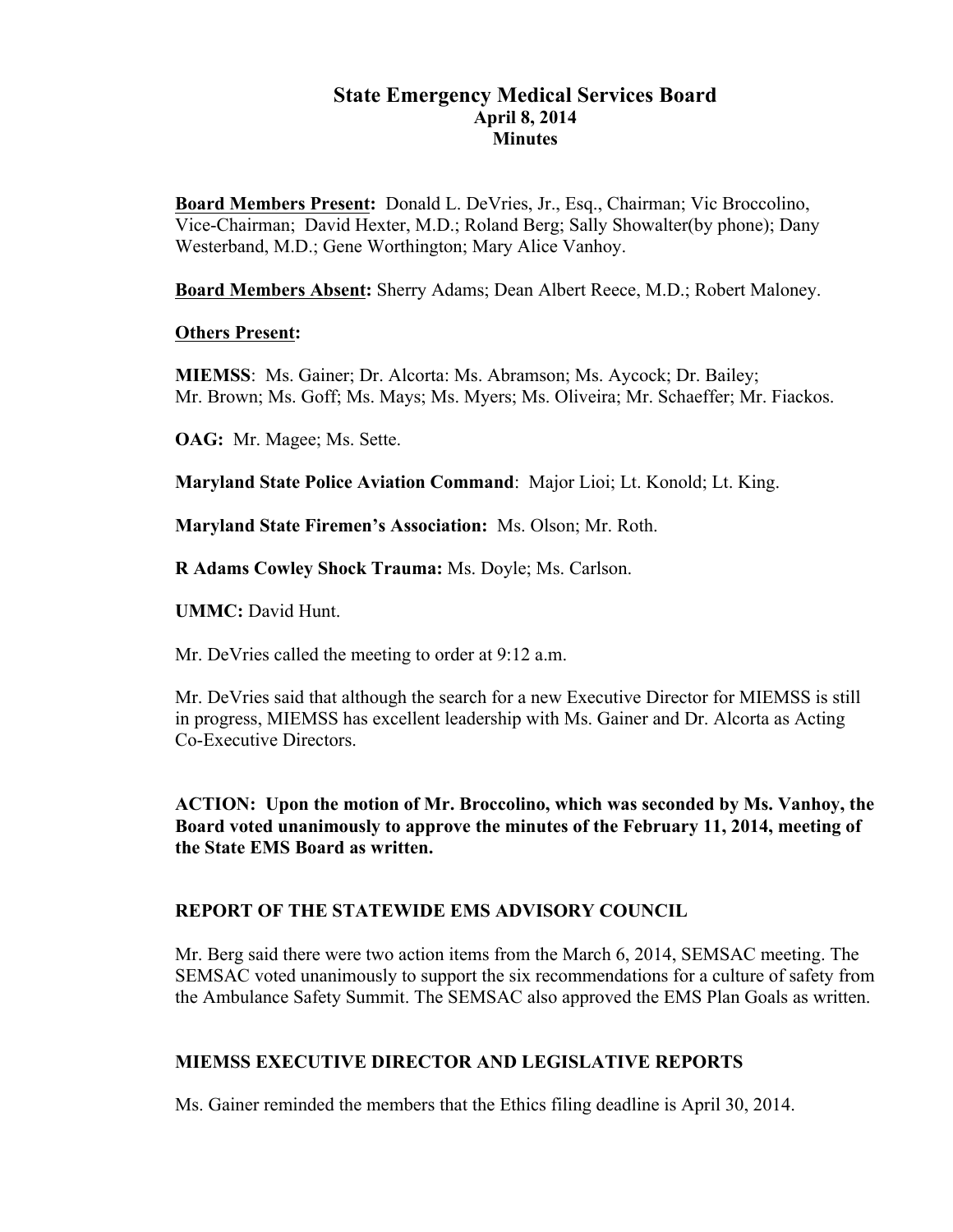Ms. Gainer said that MIEMSS has updated and submitted to MEMA its Continuity of Operations Plan (COOP) for continued agency operations in the event of a disaster.

National EMS Week. EMS week is May 18–24, 2014, with EMS for Children Day on May 21, 2014. The theme this year is "EMS Dedicated. For Life," and we will honor EMS "Stars of Life" and "Right Care When It Counts" during EMS week.

Naloxone. MIEMSS and DHMH are working to increase the availability for the administration of naloxone by law enforcement. The DHMH office of Alcohol and Drug Abuse Administration has regulations that went into effect in March 2014 allowing public or private entities to become a training program and to train individuals to apply naloxone in the event of an opiod overdose. Anne Arundel and Allegany Counties are training their respective law enforcement agencies to administer naloxone. Currently, the administration of naloxone is within the scope of practice for ALS providers and for BLS providers in jurisdictions that have applied for and received approval under the optional supplemental protocol. All BLS providers will be allowed to administer naloxone after July 1, 2014.

eMEDS®. Ms. Gainer reported the eMEDS® implementation continues statewide, for both public safety and commercial services. MIEMSS continues to work with Montgomery County on their anticipated move to eMEDS®.

Active Assailant Incident Workgroup. MIEMSS has been working with the Maryland State Police (MSP) and other entities investigating current literature on assailants causing or threating harm with a firearm or explosive device. A draft guideline for response document should be available by the end of April for review.

Legislative Session 2014. Ms. Gainer provided an overview of the legislation of interest from the 2014 Legislative session, highlighting the passing of the Statewide Interoperability Control Board Bill, the Protocol for Sexual Assault Medical Forensic Examination and Planning Committee Bill and a requirement that local public school boards provide CPR instruction. Ms. Gainer also noted a few of the bills that were withdrawn or did not pass, including the Maryland Intrastate Hospital Compact which was MIEMSS' departmental bill. She said that over the summer, MIEMSS will work with DHMH and the Governor's office to consider possible re-submission of the bill next year. She has reported that between now and the start of the 2015 Session of the Legislature, MIEMSS will be working on two studies: (1) a report on Back-up Commercial Air Ambulance Services, the requirement for which was contained in the Joint Chairmen's Report; and (2) a report on Mobile Integrated Health Services that was requested by Delegate Hammen after a bill requiring MIEMSS to conduct a study was withdrawn.

Mr. DeVries provided an update on the current status of the search for an Executive Director for MIEMSS. Mr. DeVries reiterated his confidence in the current co-leadership of Ms. Gainer and Dr. Alcorta during this interim.

Mr. DeVries announced that Dr. Joseph Wright who has been an Associate Pediatric Medical Director at MIEMSS since 1996 is leaving MIEMSS and joining Howard University Hospital as Chair of Pediatrics.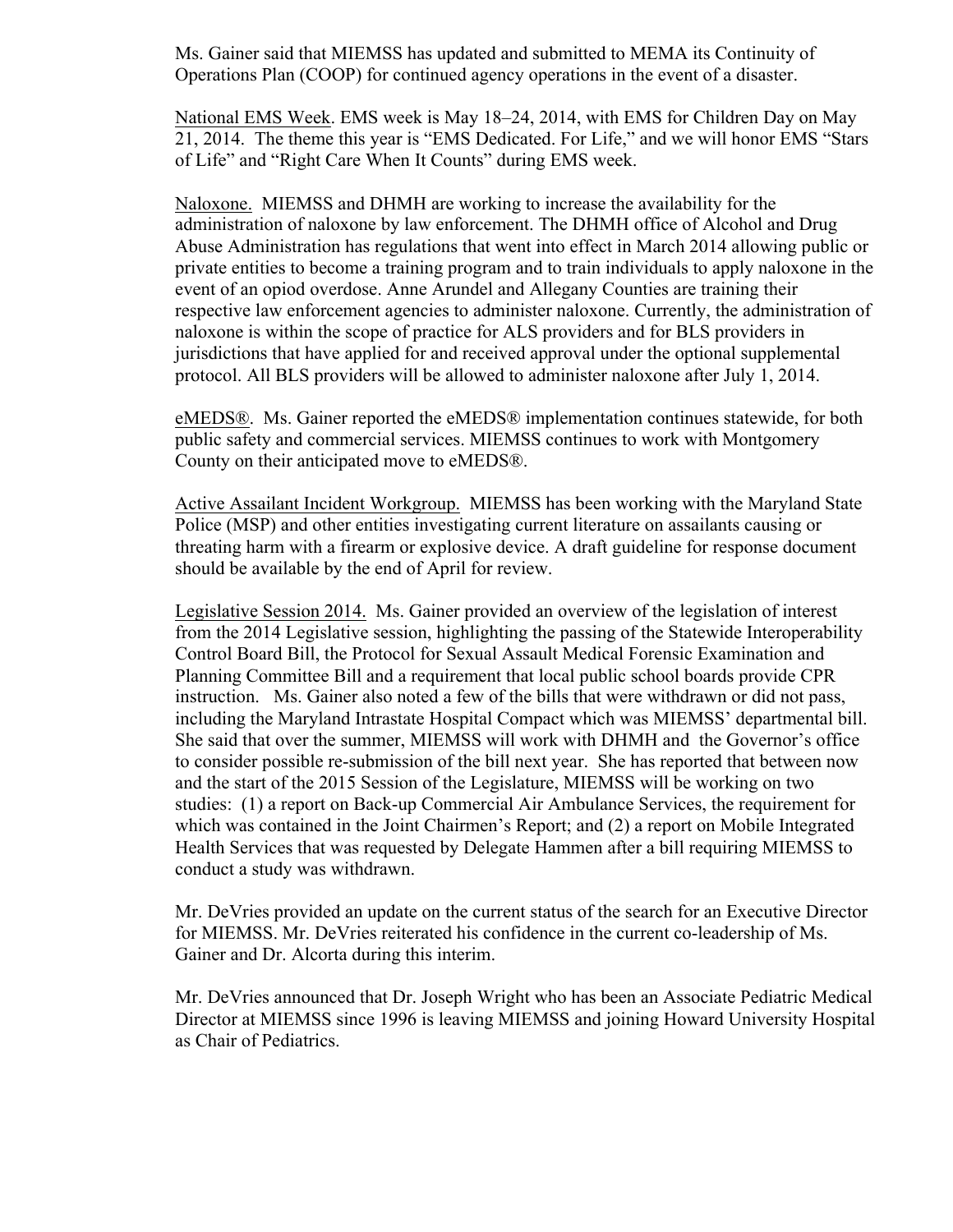### **SHOCK TRAUMA CENTER REPORT**

Ms. Carlson gave an overview of the distributed written report highlighting total hospital admissions, interfacility transfers, air scene vs. interfacility transports, operating room and neurotrauma volumes and hyperbaric chamber hours. Ms. Carlson reported that the STC conducted 476 prevention activities with 10,464 attendees and that EMS outreach and educational activities included ALS Airway courses, on-site clinical programs and evening educational programs. She also said that STC had hosted an inter-agency active shooter emergency preparedness drill on November 2, 2013. Ms. Carlson said that the CCRU has been open for six months and the patient data is beginning to be analyzed.

Mr. Berg asked if Shock Trauma tracked the number or percentage of patients transported to Shock Trauma for hyperbaric treatment, but are not given that treatment. Dr. Alcorta said he reviews air transports to the hyperbaric chamber and approximately 1/3 of the patients "do not dive." Dr. Floccare said that it is not unusual for a patient to appear in the field to need a particular therapy, but once the patient arrives at the hospital, it is determined that a different treatment is needed. Ms. Carlson will provide the EMS Board with percentage of patients not utilizing the hyperbaric chamber after transport.

Ms. Doyle provided an update on the R Adams Cowley Shock Trauma helipad closure between 11:10am and 8:32pm on March 28, 2014. Closure was due the need for an emergency repair to a non-structural portion of the building. The circumstances of the helipad closure will be discussed at the next Helipad Safety Committee meeting on April 10, 2014, and Ms. Doyle will give an update at the next EMS Board meeting.

#### **MSP AVIATION COMMAND UPDATE**

Major Lioi said the 4<sup>th</sup> Section, Trooper 7 in southern Maryland, successfully transitioned to the AW-139 for 24/7 operations. Trooper 2 at Andrews will begin transition on May 5, 2014.

MSPAC hired four Second In Command (SIC) and two Pilots In Command (PIC) as of April 2, 2014 and anticipates hiring an additional SIC and PIC by April 16, 2014. Five additional SICs are in the hiring process which should fill ten SIC positions by April 30, 2014. MSPAC will continue to recruit and hire the remaining SICs before July 1, 2014.

Major Lioi said the Cost Benefit Analysis for the Flight Training Device (FTD) submitted by MDOT was approved and funds have been released to begin the design phase of the FTD. MDOT will seek approval for the FTD from the Board of Public Works in May. Once approved, it will take approximately 18 months to complete the FTD; MSPAC anticipates full operation of the FTD by July 2016 at Martins State Airport. During the 2014 legislative session, MSPAC briefed the Senate Budget Taxation Committee and the House Appropriations Committee on the impact of any delays in receiving the FTD. Delays would require recurrent training to take place in the AW-139, except for emergency procedures outsourced to Rotorsim. The approximate annual cost for 18 hours of minimum training is \$3,670,000 to train 70 pilots without a FTD.

A ribbon cutting ceremony was held on March 5, 2014, at Trooper 4 in celebrations of the 24/7 operation of the AW-139. Mr. Stan Finch (Sgt. Ret.), Civilian Instructor Pilot, was recognized as Pilot of the Year.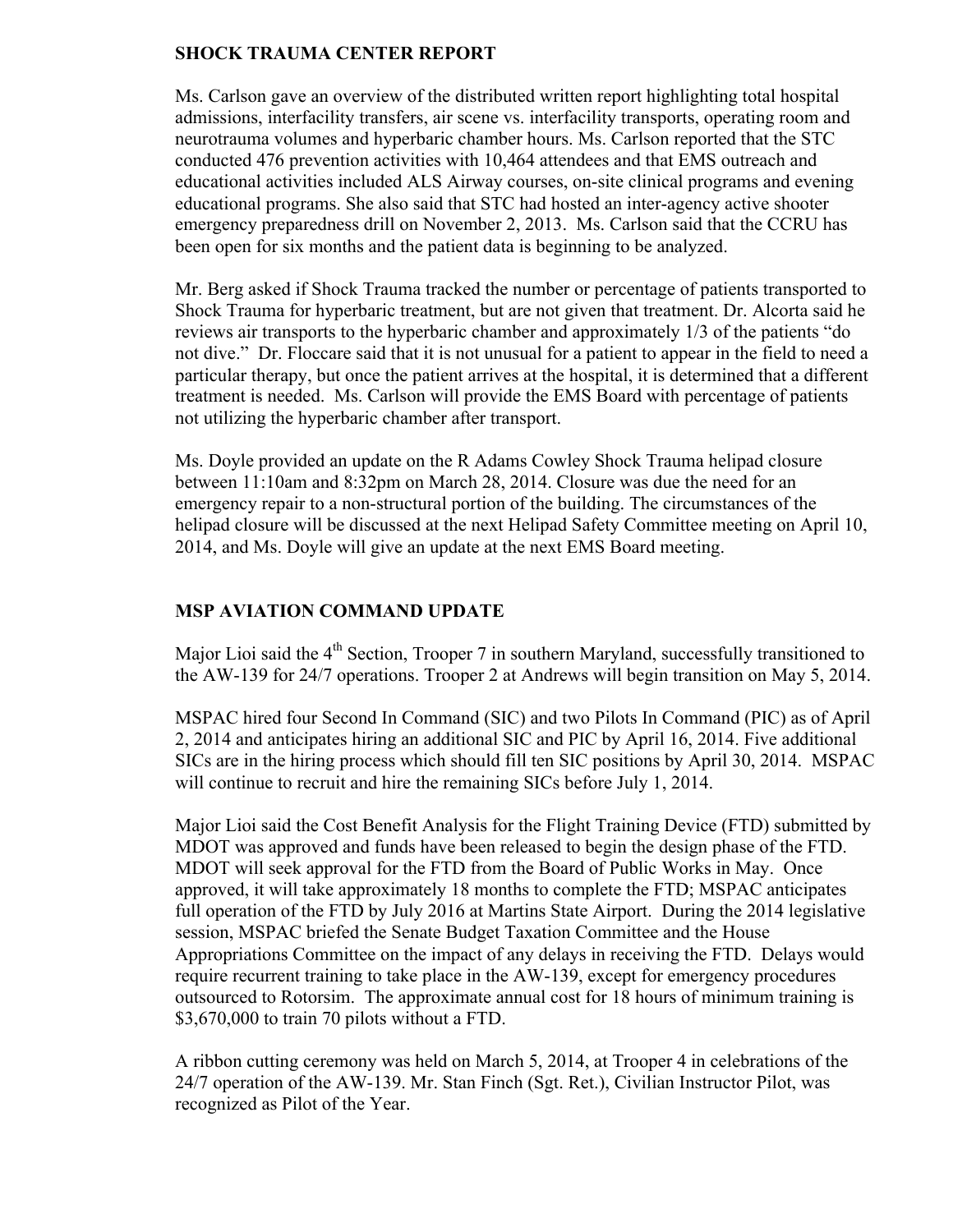Regarding Part 135, MSPAC submitted to the Federal Aviation Administration the Minimum Equipment List in February 2014 and has been working on the General Operating Manual for submission by the end of April 2014.

# **MARYLAND STATE FIREMEN'S ASSOCIATION**

President Olson said that HB 365 / HB 254 which alters the distribution of, and permissible uses of, funds from the AMOSS Fund passed and is awaiting the Governor's signature.

The Fire Marshall's office has dedicated a person to assist with NFIRS data and reporting. The MSFA is investigating possible software to assist with eMEDS and NFIRS reporting to reduce duplicative data collection.

A \$25,000 increase to the Widows and Orphans Fund was approved during the Session.

President Olson said there have been four "hoarding deaths" in the last four to six months and the MSFA is working with the State Fire Marshall's office on prevention and training. President Olson added that on May 17  $\&$  18, 2014, each fire company has been asked to go door to door in their first due areas to check on and reinforce the need for fire alarms.

The Annual MSFA Convention will be held in Ocean City June 14-20, 2014.

# **OLD BUSINESS**

EMS Plan Goal and Objectives. A copy of the draft of the draft Maryland Emergency Medical Services Plan Goals and Objectives was distributed. Ms. Gainer said the Goals and Objectives set the framework for the EMS Plan and had been approved by SEMSAC at their March 6, 2014 meeting. She said that although a number of comments had been received on the detailed Steps contained in the draft Plan, no comments had necessitated changes to the larger Goal and Objective and asked the Board to approve the Goals and Objectives. She said that staff continued to work on revisions to the detailed Steps. She said that once revisions to the detailed Steps were completed, they would be presented to the SEMSAC and the Board for approval.

**Upon the motion of Dr. Hexter, which was seconded by Mr. Worthington, the Board approved the Maryland Emergency Medical Services Plan Goals and Objectives as written.**

COMAR 30.02.01 Definitions and COMAR 30.02.02 Licensure and Certification – Veterans Full Employment Act. Ms. Sette said that the published changes to the regulations received no comments and requested final action by the Board.

**Upon the motion of Mr. Broccolino, which was seconded by Mr. Berg, the Board approved the changes to COMAR 30.02.01 and 30.02.02.**

# **NEW BUSINESS**

Incorporation by Reference: Maryland Medical Protocols. Mr. Magee said the purpose of the amendment to COMAR 30.01.02.01 is to incorporate the most recent editions of the Maryland Emergency Medical Protocols, the Maryland State Trauma Registry Data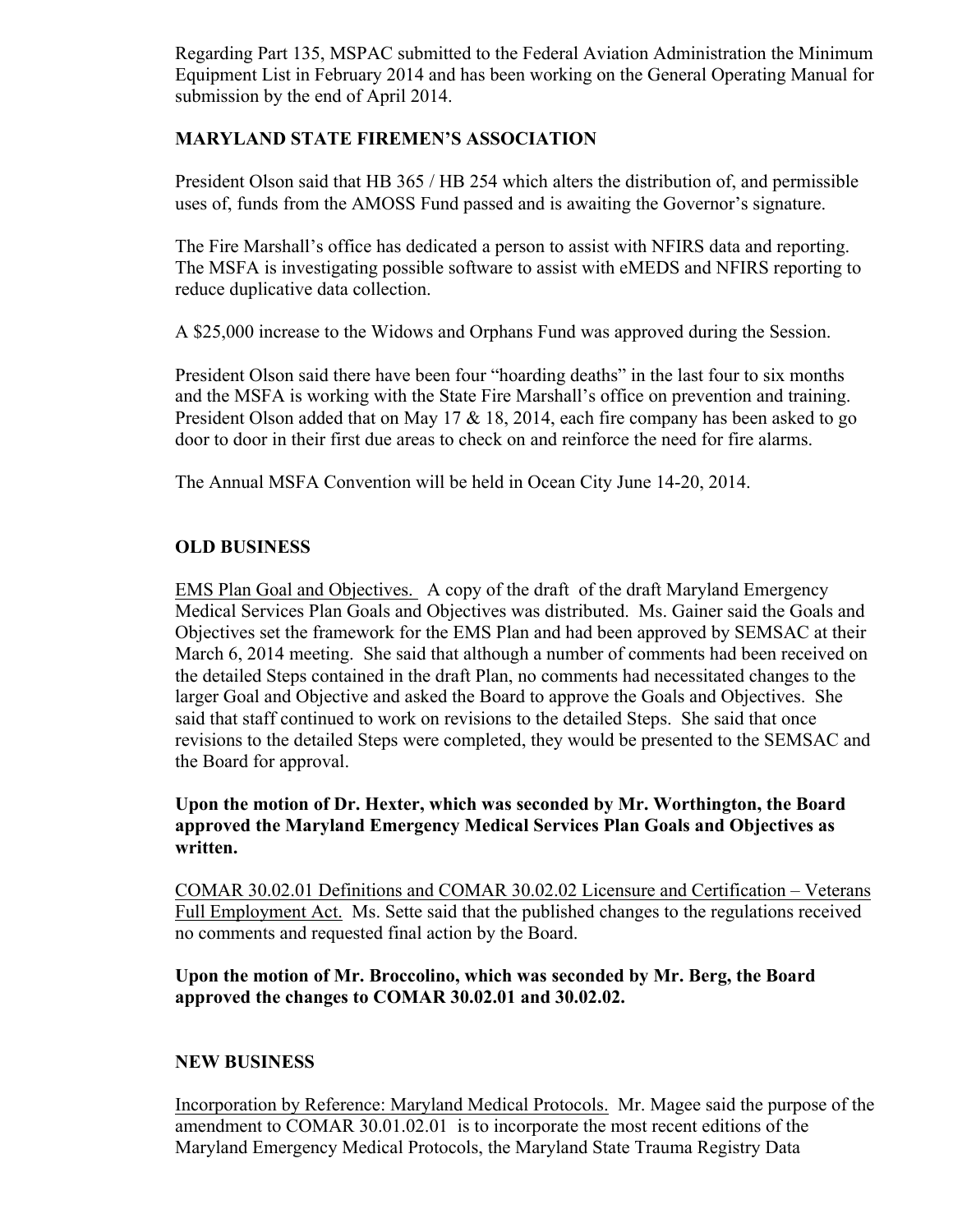Dictionary for Adults and the Maryland State Trauma registry Data Dictionary for Pediatrics into the regulations and requested approval. .

### **Upon the motion of Ms. Vanhoy, which was seconded by Dr. Hexter, the Board unanimously approved the publication of the proposed amendment to regulation COMAR 30.01.02.01.**

### **Upon the motion of Mr. Berg, which was seconded by Dr. Westerband, the Board adjourned to Closed Session.**

The purpose of the closed session was to carry out administrative functions under State Government Article §10-502 (b), to obtain legal advice from counsel under State Government Article § 10-508 (a) (7), and to discuss certain site reviews and maintain certain records and information in confidence as required by Health Occupations Article §14-506 (b) under State Government Article § 10-508 (a) (13).

The closed session was attended by:

**Board Members Present:** Donald L. DeVries, Esq. (Chairperson); Vic Broccolino (Vice-Chairperson) (by phone); Roland Berg; Gene Worthington; David Hexter, M.D.; Sally Showalter (by Phone); Mary Alice Vanhoy; Dany Westerband, M.D.

**Board Members Absent:** Sherry B. Adams, R.N., Robert Maloney; Dean Albert Reece, M.D.

#### **Others Present:**

**MIEMSS:** Ms. Goff; Ms. Gainer; Ms. Myers; Ms. Aycock; Dr. Bailey; Mr. Schaefer; Mr. Fiackos.

#### **OAG:** Mr. Magee; Ms. Sette

In closed session the Board:

- 1. Approved the closed session minutes of the Board meeting of February 11, 2014;
- 2. Reviewed the findings of site visits to educational programs and medical facilities;
- 3. Reviewed and recommended appointments to SEMSAC;
- 4. Reviewed and acted on provider disciplinary cases;
- 5. Discussed the search for a new Executive Director of MIEMSS; and
- 6. Were advised on certain legal issues by legal counsel.

#### **The Board reconvened in Open Session which was attended by:**

**Board Members Present:** Donald L. DeVries, Esq. (Chairperson); Vic Broccolino (Vice-Chairperson) (by phone); Roland Berg; Gene Worthington; David Hexter, M.D.; Sally Showalter (by Phone); Mary Alice Vanhoy; Dany Westerband, M.D.

# **Others Present:**

**MIEMSS:** Ms. Goff; Ms. Gainer; Ms. Aycock; Dr. Bailey; Mr. Schaefer.